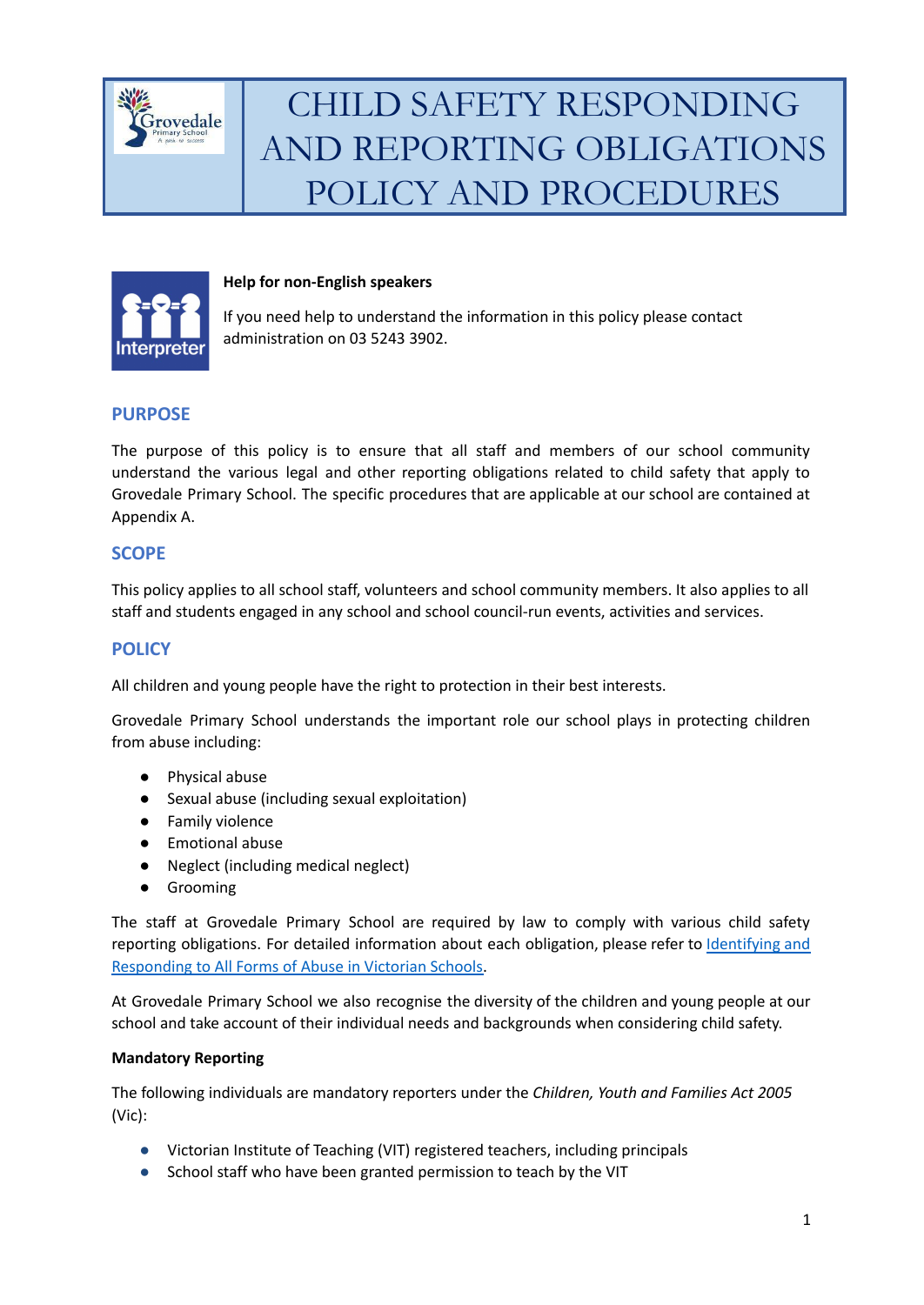

- registered medical practitioners and nurses
- registered psychologists
- all members of the police force
- People in religious ministry
- Staff who provide direct support to students for mental, emotional or psychological wellbeing, including (but not limited to) school health and wellbeing staff, primary welfare coordinators, student wellbeing coordinators, mental health practitioners, chaplains, and Student Support Services staff

All mandatory reporters must make a report to the Department of Health and Human Services (DHHS) Child Protection as soon as practicable if, during the course of carrying out their professional roles and responsibilities, they form a belief on reasonable grounds that:

- a child has suffered, or is likely to suffer, significant harm as a result of physical abuse and/ or sexual abuse, and
- the child's parents have not protected, or are unlikely to protect, the child from harm of that type.

A mandatory reporter who fails to comply with this legal obligation may be committing a criminal offence. It is important for all staff at Grovedale Primary School to be aware that they are legally obliged to make a mandatory report on each occasion that they form a reasonable belief that a child is in need of protection and they must make a mandatory report even if the principal does not share their belief that a report is necessary.

At our school, all mandated school staff must undertake the *Mandatory Reporting and Other Obligations eLearning Module* annually.We also require Education Support Staff to undertake this module.

For more information about Mandatory Reporting see the Department's *Policy and Advisory Library*: Protecting Children — Reporting and Other Legal [Obligations.](https://www2.education.vic.gov.au/pal/protecting-children/policy)

### **Child in need of protection**

Any person can make a report to DHHS Child Protection (131 278 – 24 hour service) if they believe on reasonable grounds that a child is in need of protection.

The policy of the Department of Education and Training (DET) requires **all staff** who form a reasonable belief that a child is in need of protection to report their concerns to DHHS or Victoria Police, and discuss their concerns with the school leadership team.

For more information about making a report to DHHS Child Protection, see the Department's *Policy and Advisory Library*: Protecting Children — Reporting and Other Legal [Obligations](https://www2.education.vic.gov.au/pal/protecting-children/policy) and Four [Critical](https://www.education.vic.gov.au/Documents/about/programs/health/protect/FourCriticalActions_ChildAbuse.pdf) Actions for Schools: [Responding](https://www.education.vic.gov.au/Documents/about/programs/health/protect/FourCriticalActions_ChildAbuse.pdf) to Incidents, Disclosures and Suspicions of Child Abuse.

At Grovedale Primary School, we also encourage all staff to make a referral to Child FIRST when they have significant concern for a child's wellbeing. For more information about making a referral to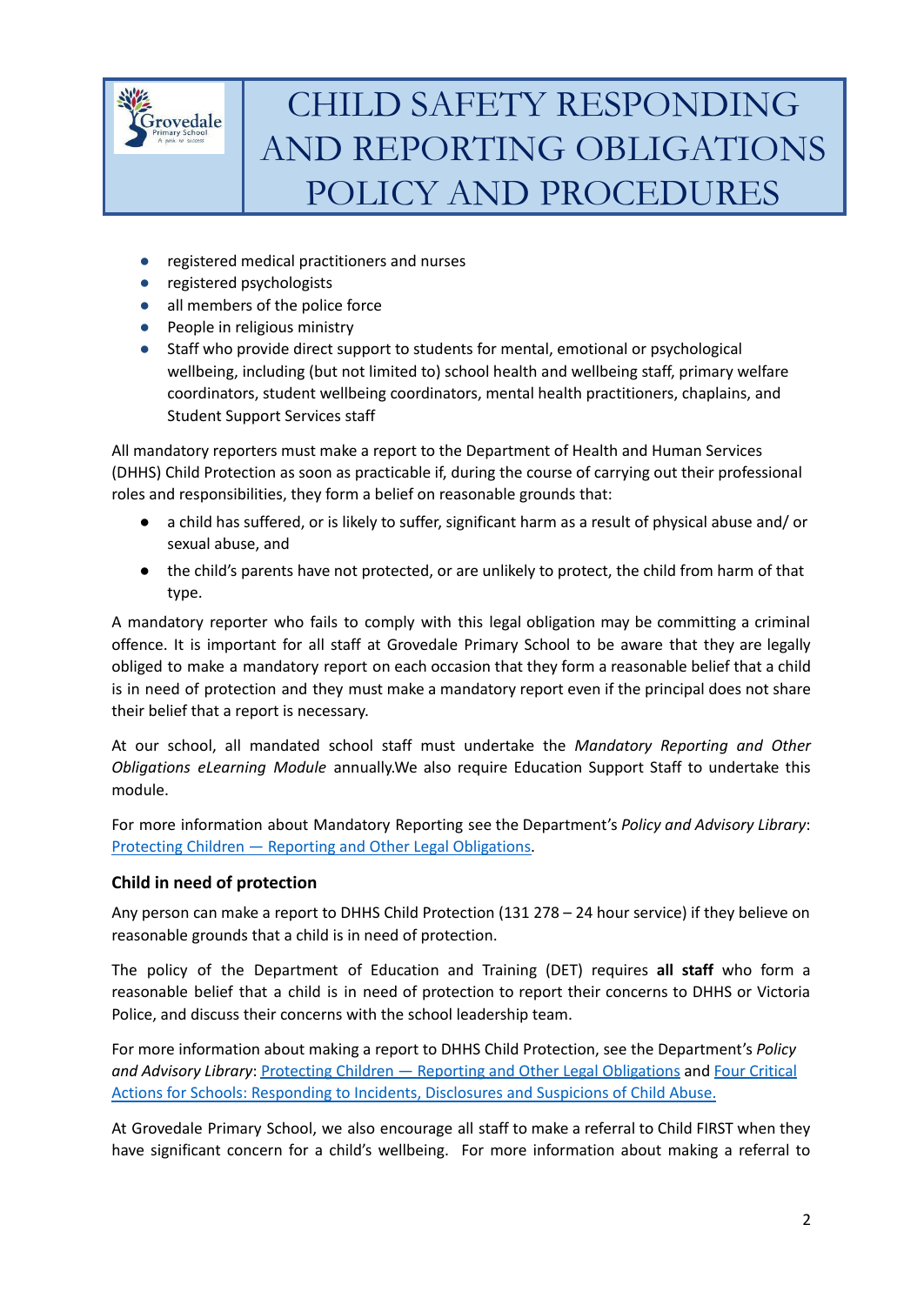

Child FIRST see the *Policy and Advisory Library*: [Protecting](https://www2.education.vic.gov.au/pal/protecting-children/policy) Children – Reporting and Other Legal [Obligations](https://www2.education.vic.gov.au/pal/protecting-children/policy) .

#### **Reportable Conduct**

Our school must notify the Department's Employee Conduct Branch (9637 2594) if we become aware of an allegation of 'reportable conduct'.

There is an allegation of reportable conduct where a person has formed a reasonable belief that there has been:

- a sexual offence (even prior to criminal proceedings commencing), sexual misconduct or physical violence committed against, with or in the presence of a child;
- behaviour causing significant emotional or physical harm to a child;
- significant neglect of a child; or
- misconduct involving any of the above.

The Department, through the Employee Conduct Branch, has a legal obligation to inform the Commission for Children and Young People when an allegation of reportable conduct is made.

Our principal must notify the Department's Employee Conduct Branch of any reportable conduct allegations involving current or former teachers, contractors, volunteers (including parents), allied health staff and school council employees.

If school staff become aware of reportable conduct by any person in the above positions, they should notify the school principal immediately. If the allegation relates to the principal, they should notify the Regional Director.

For more information about Reportable Conduct see the Department's *Policy and Advisory Library*: [Reportable](https://www2.education.vic.gov.au/pal/reportable-conduct-scheme/policy) Conduct.

#### **Failure to disclose offence**

Reporting child sexual abuse is a community-wide responsibility. All adults (ie persons aged 18 years and over), not just professionals who work with children, have a legal obligation to report to Victoria Police, as soon as practicable, where they form a 'reasonable belief' that a sexual offence has been committed by an adult against a child under the age of 16 by another person aged 18 years or over.

Failure to disclose information to Victoria Police (by calling 000 or local police station) as soon as practicable may amount to a criminal offence unless a person has a 'reasonable excuse' or exemption from doing so.

"Reasonable belief" is not the same as having proof. A 'reasonable belief' is formed if a reasonable person in the same position would have formed the belief on the same grounds.

For example, a 'reasonable belief' might be formed when:

a child states that they have been sexually abused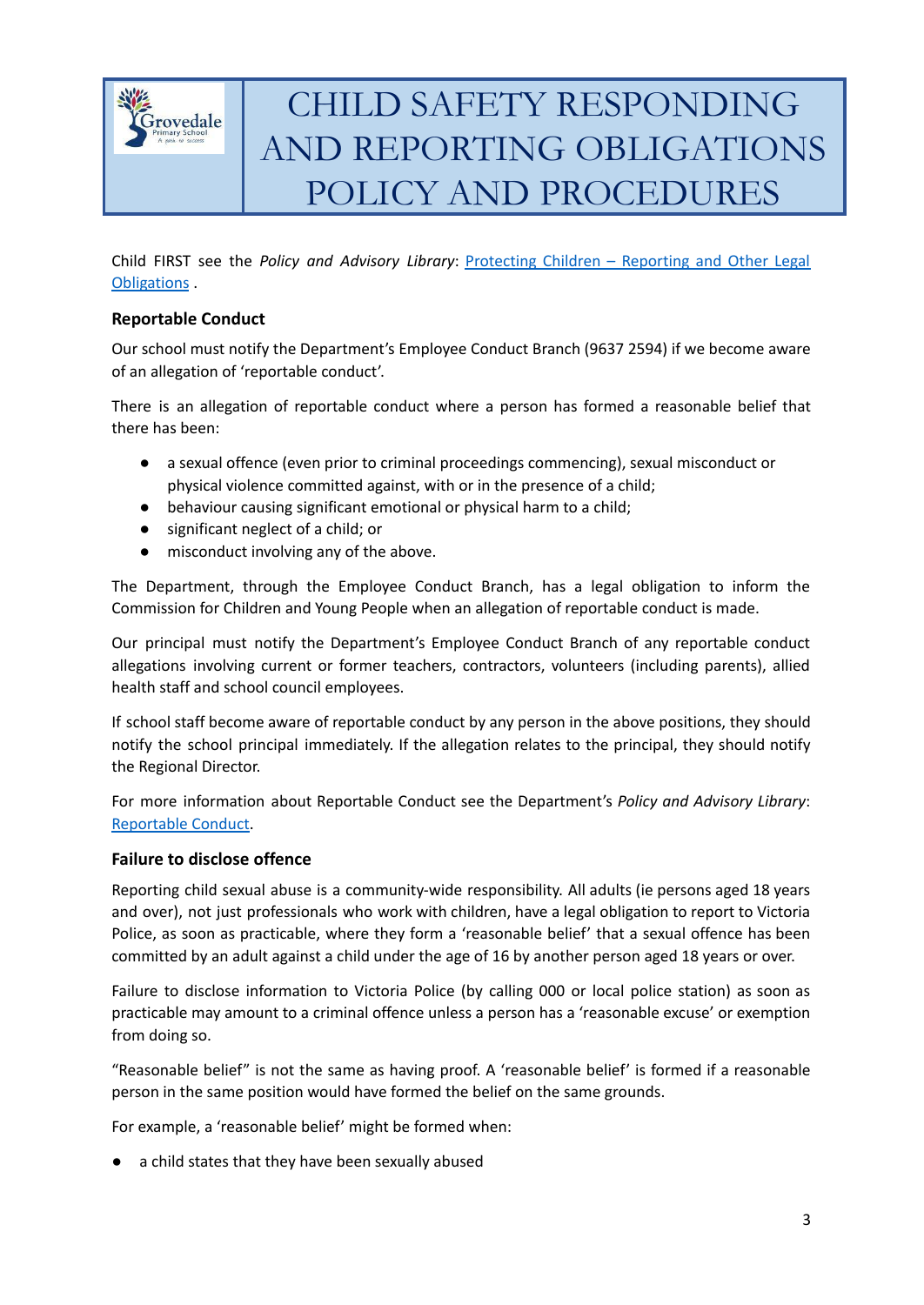

- a child states that they know someone who has been sexually abused (sometimes the child may be talking about themselves)
- someone who knows a child states that the child has been sexually abused
- professional observations of the child's behaviour or development leads a mandated professional to form a belief that the child has been sexually abused
- signs of sexual abuse leads to a belief that the child has been sexually abused.

"Reasonable excuse" is defined by law and includes:

- fear for the safety of any person including yourself or the potential victim (but not including the alleged perpetrator or an organisation)
- where the information has already been disclosed, for example, through a mandatory report to DHHS Child Protection.

### **Failure to protect offence**

This reporting obligation applies to school staff in a position of authority. This can include principals, assistant principals and campus principals. Any staff member in a position of authority who becomes aware that an adult associated with their school (such as an employee, contractor, volunteer or visitor) poses a risk of sexual abuse to a child under the age of 16 under their care, authority or supervision, must take all reasonable steps to remove or reduce that risk.

This may include removing the adult (ie persons aged 18 years and over) from working with children pending an investigation and reporting your concerns to Victoria Police.

If a school staff member in a position of authority fails to take reasonable steps in these circumstances, this may amount to a criminal offence.

#### **Grooming**

Grooming is a criminal offence under the *Crimes Act 1958* (Vic). This offence targets predatory conduct undertaken by an adult to prepare a child, under the age of 16, to engage in sexual activity at a later time. Grooming can include communicating and/or attempting to befriend or establish a relationship or other emotional connection with the child or their parent/carer.

#### **Further information**

For more information about these offences and reporting obligations see: [Protecting](https://www2.education.vic.gov.au/pal/protecting-children/policy) Children  $-$ Reporting and Other Legal [Obligations.](https://www2.education.vic.gov.au/pal/protecting-children/policy)

### **RELATED POLICIES AND FURTHER INFORMATION**

- Child Safety and Wellbeing Policy
- Child Safety Code of Conduct
- Student Child Safety Information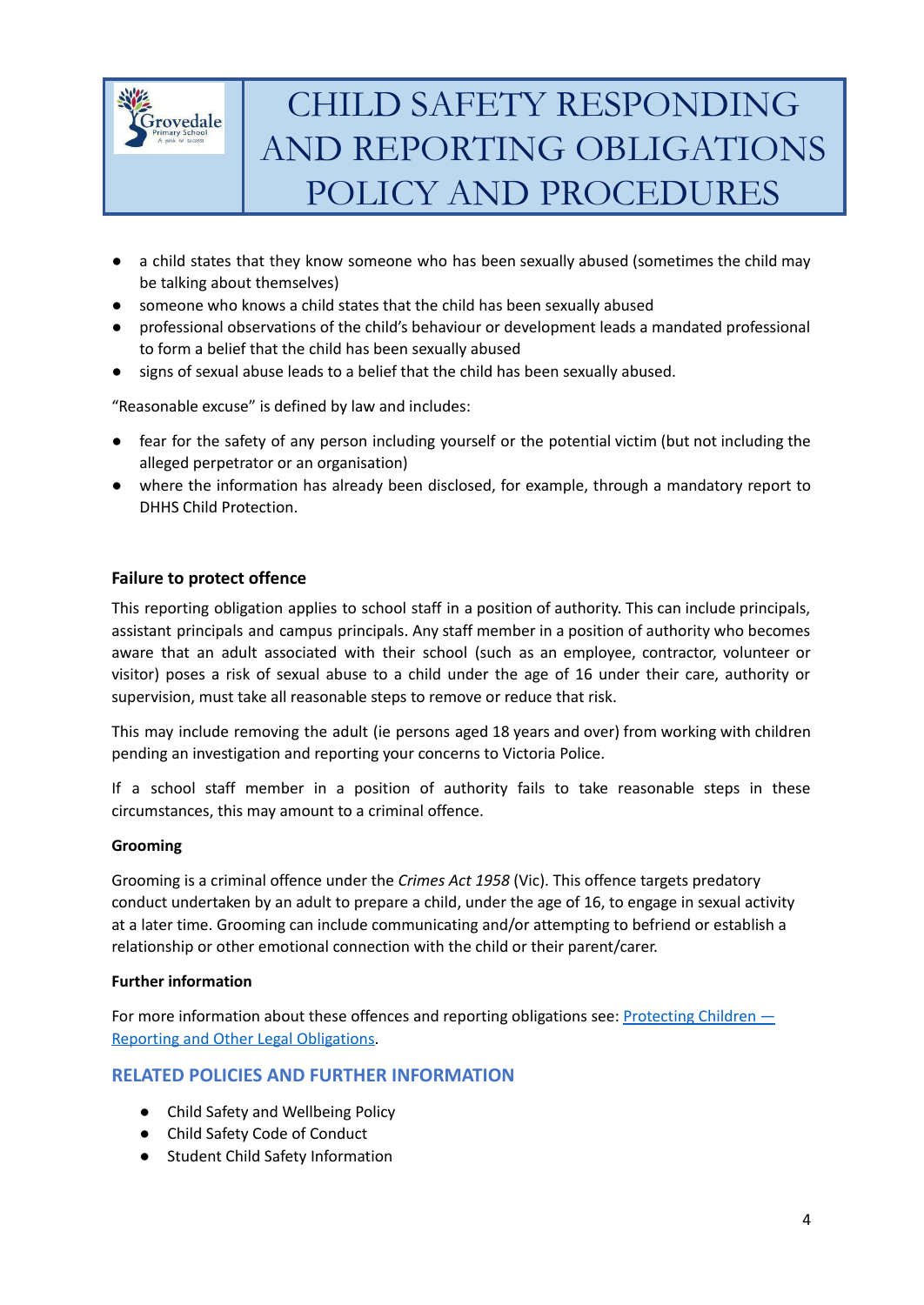

### **REVIEW CYCLE**

| Policy last reviewed       | IMarch 2022           |
|----------------------------|-----------------------|
| Consultation               | <b>School Council</b> |
| Approved by                | <b>Principal</b>      |
| Next scheduled review date | March 2024            |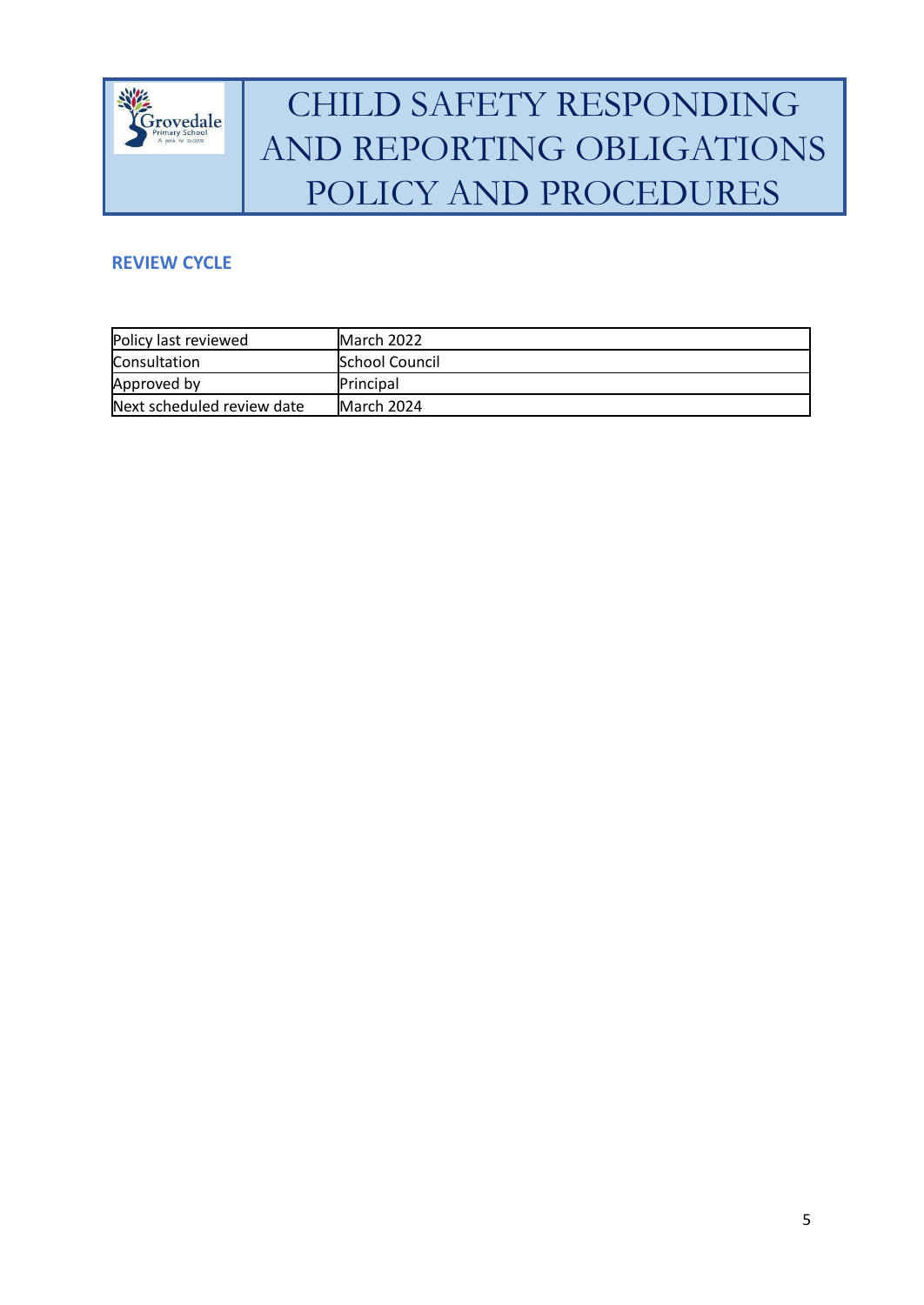

## **APPENDIX A**

### **CHILD SAFETY RESPONDING AND REPORTING PROCEDURES AT GROVEDALE PRIMARY SCHOOL**

### **For students**

- All students should feel safe to speak to any staff member to raise any concerns about their safety or any other concerns that they have.
- If a student does not know who to approach at Grovedale Primary School they should start with their classroom teacher, or a trusted staff member, the Wellbeing Officer, Assistant Principal or Principal.

### **Managing disclosures made by students**

### *When managing a disclosure you should:*

- listen to the student and allow them to speak
- stay calm and use a neutral tone with no urgency and where possible use the child's language and vocabulary (you do not want to frighten the child or interrupt the child)
- be gentle, patient and non-judgmental throughout
- highlight to the student it was important for them to tell you about what has happened
- assure them that they are not to blame for what has occurred
- do not ask leading questions, for example gently ask, "What happened next?" rather than "Why?"
- be patient and allow the child to talk at their own pace and in their own words
- do not pressure the child into telling you more than they want to, they will be asked a lot of questions by other professionals and it is important not to force them to retell what has occurred multiple times
- reassure the child that you believe them and that disclosing the matter was important for them to do
- use verbal facilitators such as, "I see", restate the child's previous statement, and use non-suggestive words of encouragement, designed to keep the child talking in an open-ended way ("what happened next?")
- tell the child in age appropriate language you are required to report to the relevant authority to help stop the abuse, and explain the role of these authorities if appropriate (for a young child this may be as simple as saying "I will need to talk to people to work out what to do next to help you").

### *When managing a disclosure you should AVOID:*

displaying expressions of panic or shock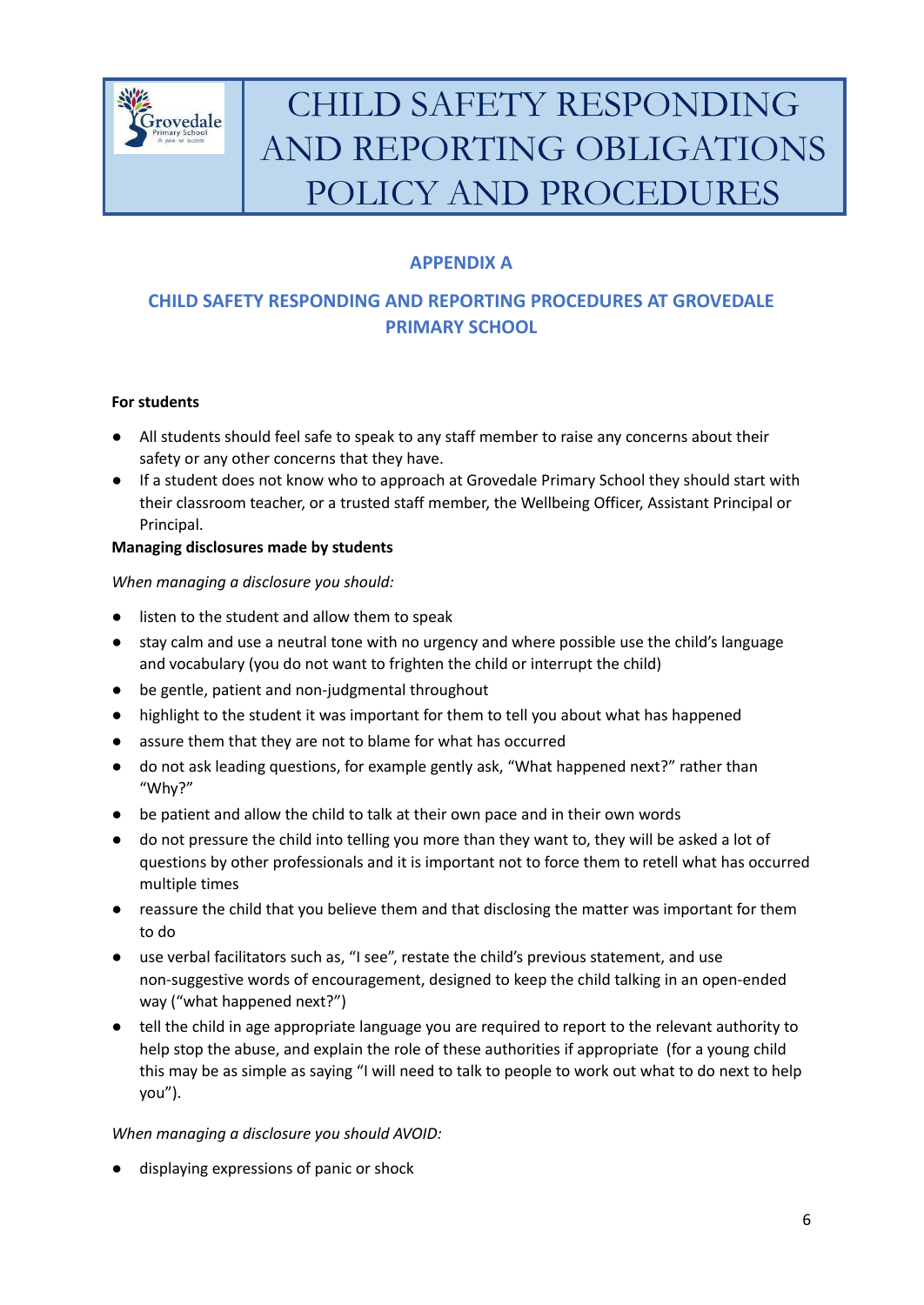

- asking questions that are investigative and potentially invasive (this may make the child feel uncomfortable and may cause the child to withdraw)
- going over the information repeatedly (you are only gathering information to help you form a belief on reasonable grounds that you need to make a report to the relevant authority)
- making any comments that would lead the student to believe that what has happened is their fault
- making promises to the child about what will occur next or that things will be different given the process can be unpredictable and different for each child depending on their circumstances (instead reassure them that you and others will do your best to help).

### **General procedures**

Our school will follow the *Four Critical Actions for Schools: [Responding](https://www.education.vic.gov.au/Documents/about/programs/health/protect/FourCriticalActions_ChildAbuse.pdf) to Incidents, Disclosures and [Suspicions](https://www.education.vic.gov.au/Documents/about/programs/health/protect/FourCriticalActions_ChildAbuse.pdf) of Child Abuse* (Four Critical Actions) when responding to incidents, disclosures and suspicions of child abuse.

All staff at our school who believe that a child is in need of protection, even if it doesn't meet the threshold required for mandatory reporting or the staff member is not a mandatory reporter, should in the first instance, speak to the Wellbeing Officer or should make the required reports to DHHS Child Protection and/or Victoria Police as necessary.

At our school the principal will be responsible for monitoring overall school compliance with this procedure.

Nothing in this procedure prevents a staff member or any other person from reporting to the relevant authorities if they form a reasonable belief that a child is at risk of abuse.

#### **Reporting suspicions, disclosures or incidents of child abuse**

#### *Responsibilities of all school staff*

If a school staff member reasonably suspects or witnesses an incident of child abuse or receives a disclosure of child abuse, they must:

- If a child is at immediate risk of harm, separate alleged victims and others involved, administer first aid and call 000.
- Speak to the Wellbeing Officer or a Principal Class member as soon as possible, who will follow the Four Critical [Actions.](https://www.education.vic.gov.au/Documents/about/programs/health/protect/FourCriticalActions_ChildAbuse.pdf)
- Make detailed notes of the incident or disclosure: using the [Responding](https://www.education.vic.gov.au/Documents/about/programs/health/protect/PROTECT_Schoolstemplate.pdf) to Suspected Child Abuse: [Template](https://www.education.vic.gov.au/Documents/about/programs/health/protect/PROTECT_Schoolstemplate.pdf)] and ensure that those notes are kept and stored securely in the student's file in administration.
- If the staff member is a mandatory reporter and reasonably believes that a student has suffered physical and/or sexual abuse from which the child's parents have not protected the child, they must make a report to DHHS Child Protection. We encourage staff to work with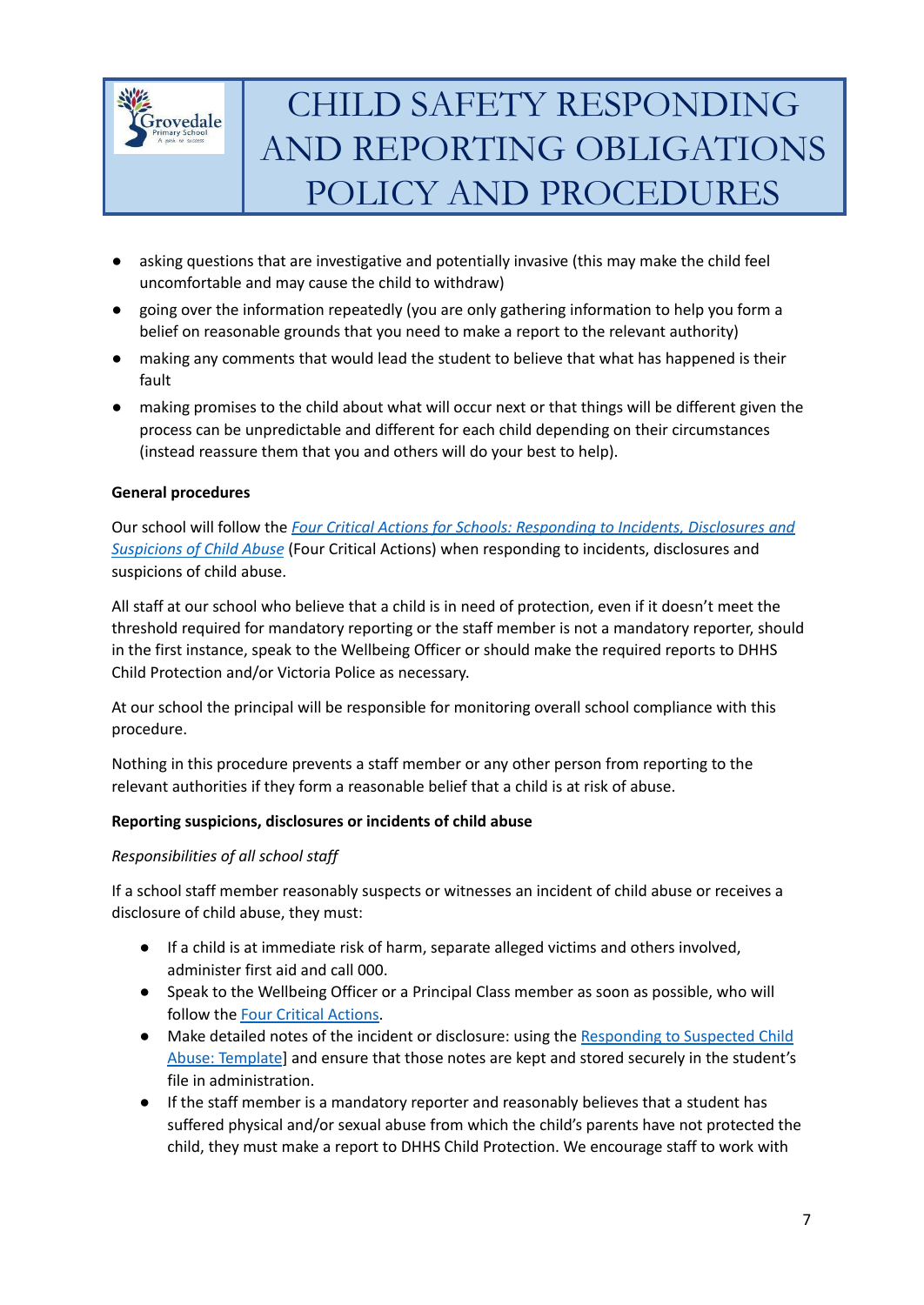

the Wellbeing Officer or a Principal Class member to ensure they are supported through the process, but there is no requirement to do so.

● If the staff member has formed a 'reasonable belief' that a sexual offence has been against a child, they must make a report to Victoria Police.

In circumstances where a member of the leadership team disagrees that a report needs to be made, but the staff member has formed a 'reasonable belief' that the child is in need of protection and/or has been the victim of sexual abuse, the staff member must still contact DHHS Child Protection and/or Victoria Police to make the report.

The Principal is responsible for promptly managing the school's response to an incident, suspicion or disclosure of child abuse, and ensuring that the incident, suspicion or disclosure is taken seriously.

The Principal is also responsible for responding appropriately to a child who makes or is affected by an allegation of child abuse.

If the Principal receives a report from a school staff member or member of the school community of a suspicion, disclosure or incident of child abuse, they must:

- Follow the Four Critical [Actions](https://www.education.vic.gov.au/Documents/about/programs/health/protect/FourCriticalActions_ChildAbuse.pdf) as soon as possible, including:
	- o Responding to an emergency
	- o Reporting to authorities/referring to services
	- o Contacting parents/carers and
	- o Providing ongoing support.
- Make detailed notes of the incident or disclosure, including actions taken using the [Responding](https://www.education.vic.gov.au/Documents/about/programs/health/protect/PROTECT_Schoolstemplate.pdf) to Suspected Child Abuse: Template] and ensure that those notes are kept and stored securely in the student administration filing cabinet. They are also responsible for ensuring that any staff member who reported the incident, disclosure or suspicion to them also makes and keeps notes of the incident.
- At Grovedale Primary School, the principal will be responsible for ensuring that there is a prompt response to the disclosure and that the child is appropriately supported.

If the principal is unavailable, the assistant principal or Wellbeing Officer will take on the role and responsibilities described in this section.

### **Duty of care and ongoing support for students**

Fulfilling the requirements in this procedure does not displace or discharge any other obligations that arise if a person reasonably believes that a child is at risk of abuse.

All staff have a duty of care to take reasonable steps to prevent reasonably foreseeable harm to students. All staff must ensure that the principal, assistant principal or Wellbeing Officer is aware of any incidents, suspicions or disclosures of child abuse as soon as possible after they occur. This will allow appropriate support to be put in place for the student affected.